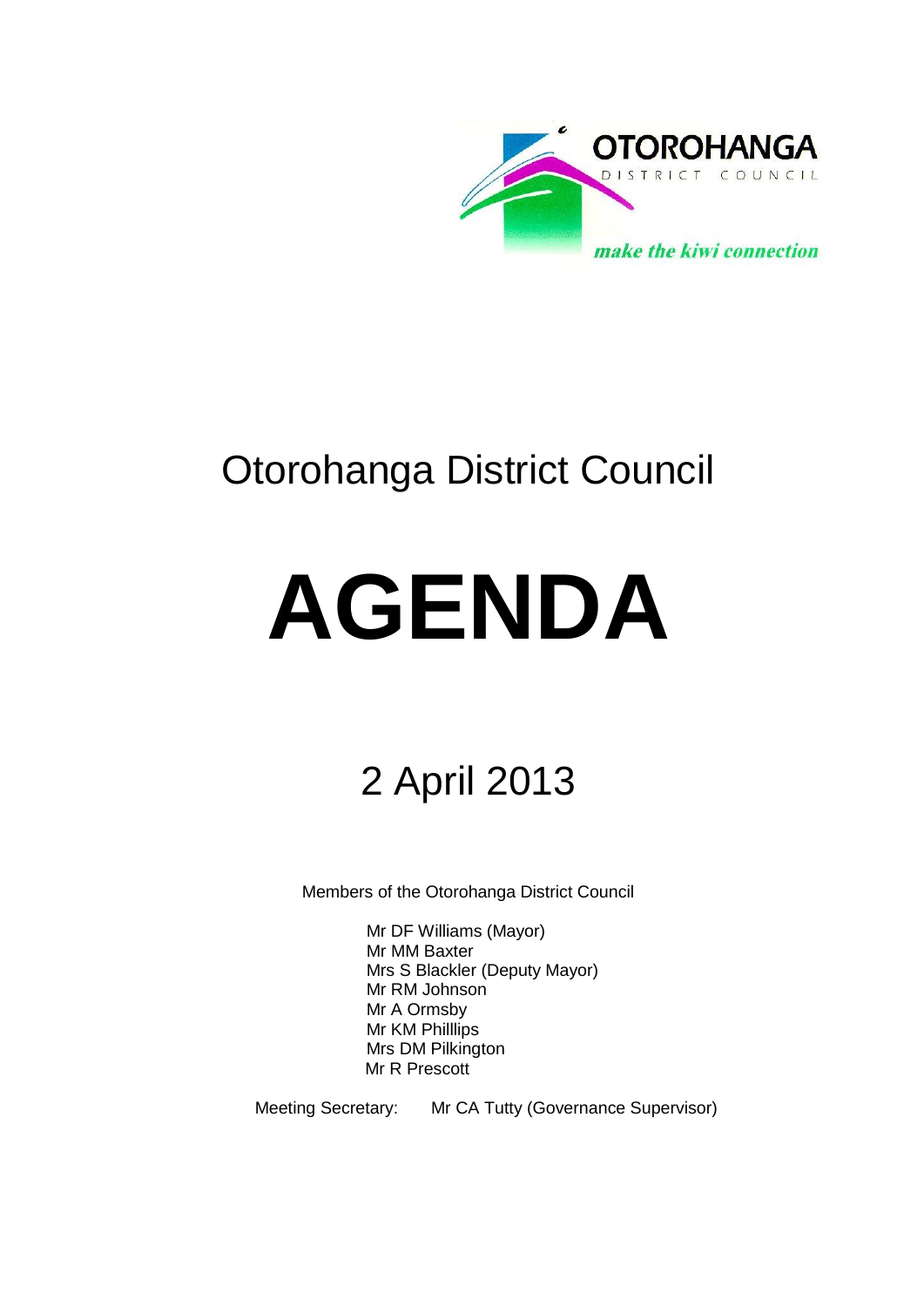#### **OTOROHANGA DISTRICT COUNCIL**

2 April 2013

Notice is hereby given that an ordinary meeting of the Otorohanga District Council will be held in the Council Chambers, Maniapoto St, Otorohanga on Tuesday 2 April 2013 commencing at 10.00am.

26 March 2013

#### **DC Clibbery CHIEF EXECUTIVE**



#### **ORDER OF BUSINESS:**

| <b>ITEM</b>                                    | <b>PRECIS</b>                            | <b>PAGE</b> |
|------------------------------------------------|------------------------------------------|-------------|
| <b>PRESENT</b>                                 |                                          |             |
| IN ATTENDANCE                                  |                                          |             |
| <b>APOLOGIES</b>                               |                                          |             |
| <b>OPENING PRAYER</b>                          |                                          |             |
| ITEMS TO BE CONSIDERED IN GENERAL BUSINESS     |                                          |             |
| <b>CONFIRMATION OF MINUTES - 12 MARCH 2013</b> |                                          |             |
| <b>REPORTS</b>                                 |                                          |             |
| Item $333$                                     | <b>REVIEW OF GAMBLING VENUE POLICIES</b> | 1           |
| Item $334$                                     | <b>MAYORAL FORUM INITIATIVES</b>         | 7           |
| Item $335$                                     | ODC MATTERS REFERRED FROM 12 MARCH 2013  | 18          |
| <b>GENERAL</b>                                 |                                          |             |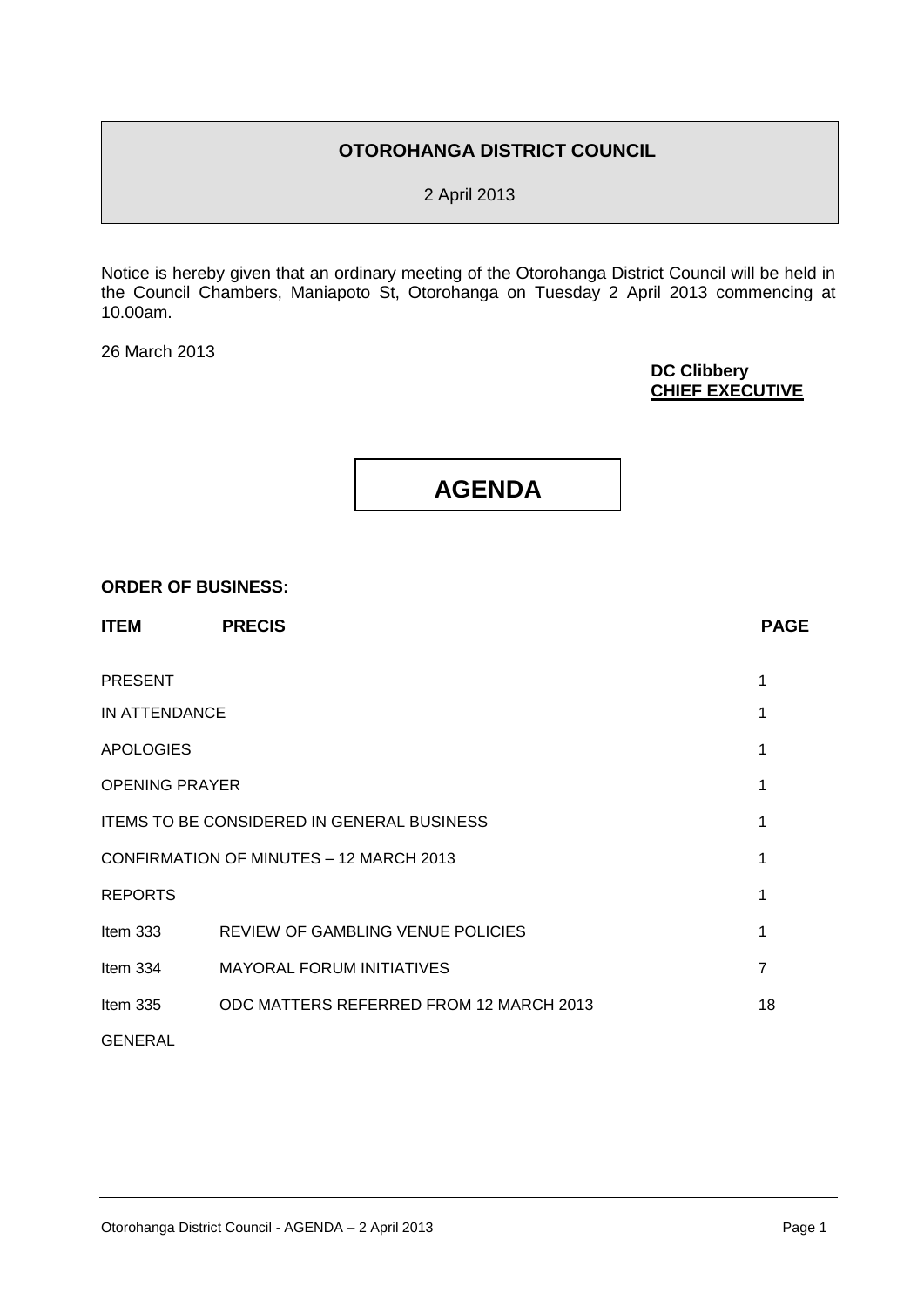#### **PRESENT**

#### **OPENING PRAYER**

#### **IN ATTENDANCE**

#### **APOLOGIES**

#### **ITEMS TO BE CONSIDERED IN GENERAL BUSINESS**

**CONFIRMATION OF MINUTES – 12 MARCH 2013**

#### **REPORTS**

| Item $333$ | <b>REVIEW OF GAMBLING VENUE POLICIES</b>                                  |
|------------|---------------------------------------------------------------------------|
| To:        | His Worship the Mayor & Councillors<br><b>Otorohanga District Council</b> |
| From:      | <b>Environmental Services Manager</b>                                     |
| Date:      | 2 April 2013                                                              |

#### **Relevant Community Outcomes**

- The Otorohanga District is a safe place to live
- Ensure services and facilities meet the needs of the Community
- Foster an involved and engaged Community
- Recognise the importance of the Districts rural character

#### **Executive Summary**

The Gambling Act 2003 and the Racing Act 2003 both require Council to undertake a triennial review of their Class 4 Gambling Venue and Board Venue policies. The last review was undertaken in 2010 and Council must now review the performance of the existing policies over the preceding three years and consider options for the next policy period. Following the review the Policies in their current or amended form have to be notified for public consultation.

#### **Staff Recommendation**

It is recommended that:

- 1. The report from the Environmental Services Manager be received, and
- 2. The report be approved for public consultation.

#### **Report Discussion**

#### **Background**

The Gambling Act 2003 (the Act) and the Racing Act 2003 require Local Authorities to have a Class 4 Gambling Venue and a Board Venue Policy and these policies are to be reviewed every three years. Otorohanga District Council's Gambling Venue Policies were last reviewed in March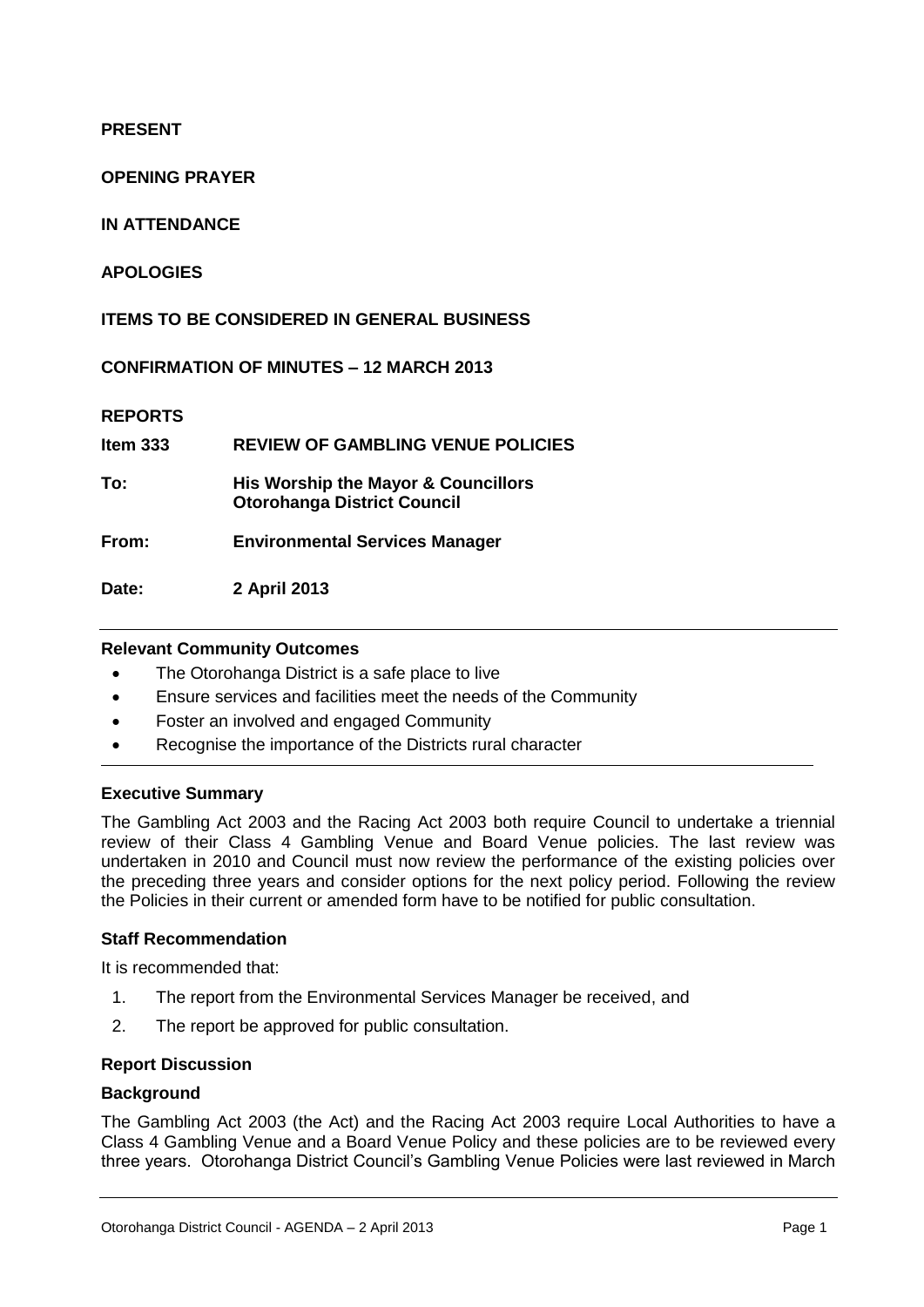2010 and were adopted in October 2010 with significant changes having been made to the original policy.

The Policies control the number and location of non-casino Class 4 gaming machine venues (pokies) and Board Venues (TABs), and the total number of gaming machines within Otorohanga District. Council must use the special consultative procedure, set out in the Local Government Act, to notify the review of these policies and any recommendation to make changes.

#### **CLASS 4 GAMBLING VENUE POLICY**

The review undertaken in 2010 resulted in significant change to the original policy adopted in 2007. Council adopted a 'sinking lid' policy which would over time reduce the number of gaming machines permitted in the District. This would be achieved by not allowing for the reallocation of machines when a licensee ceases to operate or through the voluntary reduction in machines at licensed venues. The policy had an almost immediate effect in that the Otorohanga Hotel closed its doors in 2011 and 18 gaming machines were removed. This represented a 40% decrease in the total number of gaming machines in the District. Although this decrease sounds dramatic there has been no indication of any dissatisfaction in the Community from this reduction in the availability of gaming venues.

This decrease is consistent with a national trend that has seen the number of 'pokie machines in pubs and clubs drop to 17,827 in 2012, a fall of almost 2500 machines since 2007. During the same period the number of gaming machine venues fell by 208 to 1390.

#### **Current Policy**

Councils current Class 4 Gambling Venue Policy is summarized below. The objectives of the policy are as follows;

Class 4 Gambling Venue Policy

#### **1. Objectives of the policy**

- **a.** To support the purpose and intent of the Gambling Act 2003
- **b.** To provide for the continued availability of class 4 gambling within the Otorohanga District in accordance with the purpose and intent of the Gambling Act 2003
- **c.** To control the growth of class 4 gambling machine numbers within the Otorohanga **District**
- **d.** To encourage responsible gambling practices and attitudes in class 4 gambling venues.

#### **2. Standards**

#### **a. Numbers of pokie machines to be allowed – per venue**

- i. Council will not grant consent for the establishment of any new Class 4 venues or machines under this policy.
- ii. Once the venue ceases to operate, the machine numbers will not be allocated to any new or existing venue.
- iii. All Class 4 venues, with the exception of venues that are also Board Venues (TABs), are required to have liquor licenses. Any liquor license issued will be compliant with the Council's Liquor Licensing Policy.
- iv. A gambling venue consent is for one venue (one premise) and is not transferable to another venue. The consent is given to a venue at a given address, not to a person or business.

#### **b. Exceptions**

i. Clubs that rebuild or relocate may be allowed a maximum of the number of gaming machines approved at the time of closing of the former premises.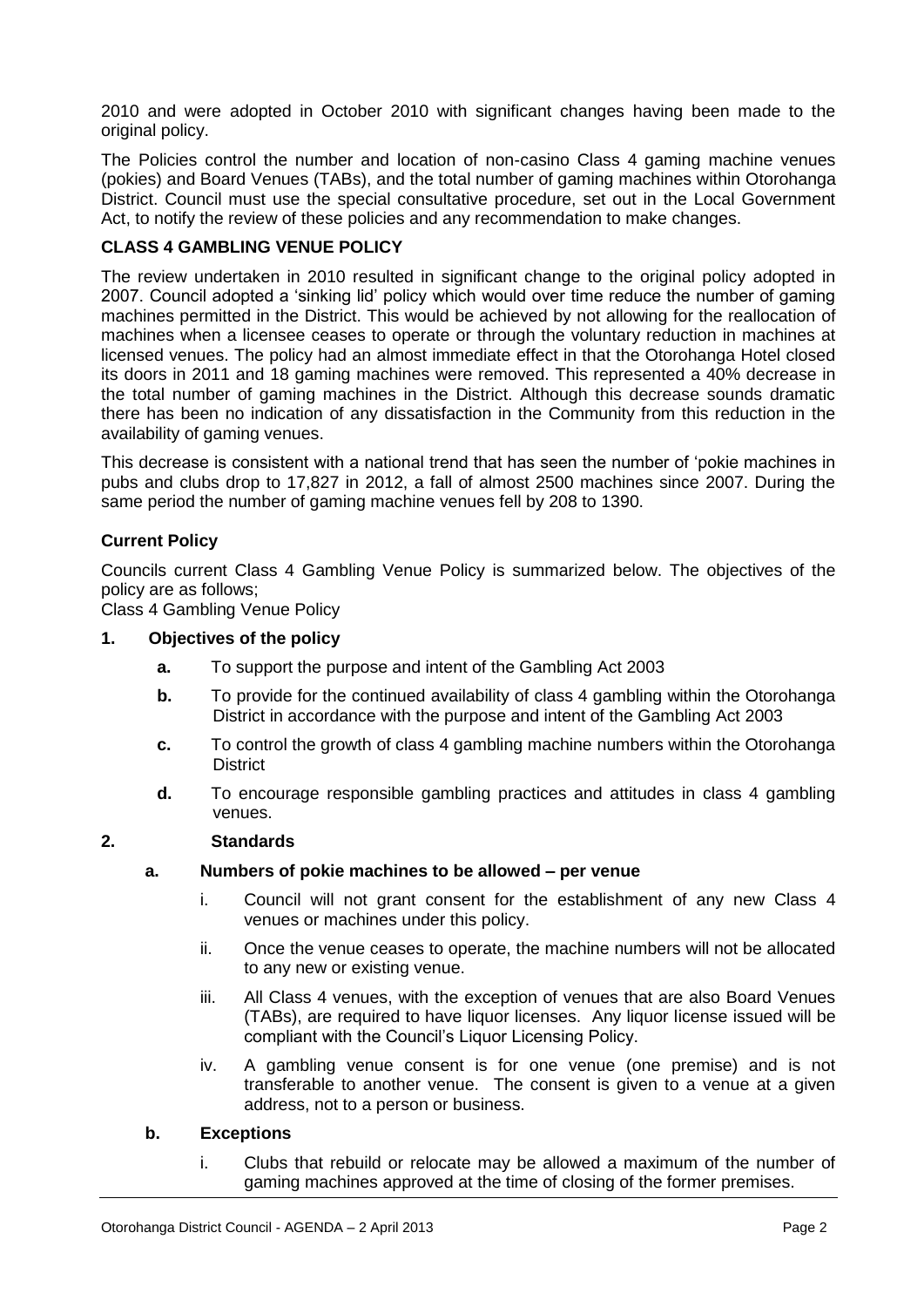ii. When two or more clubs wish to merge physically they may be allowed to operate the sum of the number of gaming machines specified in all the clubs Class 4 venue licenses at the time of application or 18 machines, whichever is the lesser.

#### **Existing Venues**

Following the closure of the Otorohanga Hotel there are now only three licensed class 4 venues in the Otorohanga District, two in Otorohanga CBD with a total of 27 machines, and one in Kawhia CBD with a total of five machines. The existing venues and machine numbers are;

- Otorohanga Club (18)
- Otorohanga Services and Citizens Club (9)
- Kawhia Hotel (5).

There are no licensed class 4 venues in other parts of the District, which indicates the primary intent of Council to concentrate class 4 venues to the CBD of Kawhia and Otorohanga is being achieved. The Corporate Society that owns the pokie machines located in the Otorohanga Services and Citizens Club is the Trillian Trust and the pokie machines in the Kawhia Hotel are owned by Pub Charity. The Otorohanga Club is licensed as a Society to operate the machines within the Club.

In considering this policy review, Council is directed to consider the social implications on the community when making its decision, which for this report is broken down into two areas; the economic and social impact.

#### **Economic Impact**

In regards to the economic impact this is sectioned into two areas; dollar takings/loss from the district community and dollar reinvested into the community by way of community grants.

#### **Takings/Loss**

As a result of an amendment to the Gambling Act, electronic monitoring and reporting of gaming machine takings became a requirement from April 2008. Using data published on the Department of Internal Affairs website it is possible to collate a clear picture of the amount of money a community spends on gambling machines

For the calendar year 2010 the total district spend (net loss) on gaming machines was \$1,283,276.00. This figure is consistent with the take from 'pokie' machines for the previous two years.

For the calendar year 2011 the total district spend on gaming machines was \$936,063.00. This is a drop in expenditure of 27% year on year. It is not known if this decrease can be attributed to the closure of the Otorohanga Hotel or is symptom of the economic downturn.

For the calendar year 2012 the total district spend on gaming machines was \$980,026.00.

These figures represent the loss from individual and family budgets and the District's economy as a result of Class 4 Gambling activity in this district.

#### **Community Grants**

The Gambling Act 2003 provides for Class 4 gambling to be permitted only where it is used to raise funds for community purposes. A minimum of 37.12% of the gross takings/losses from Class 4 gambling is returned to the community in the form of community grants.

Corporate societies are required, under the Gambling Act 2003 and the Gambling (Class 4 Net Proceeds) Regulations 2004, to distribute a minimum of 37.12% of their annual gross proceeds from Class 4 gambling to authorised purposes (community grants), which is either:

a charitable purpose; or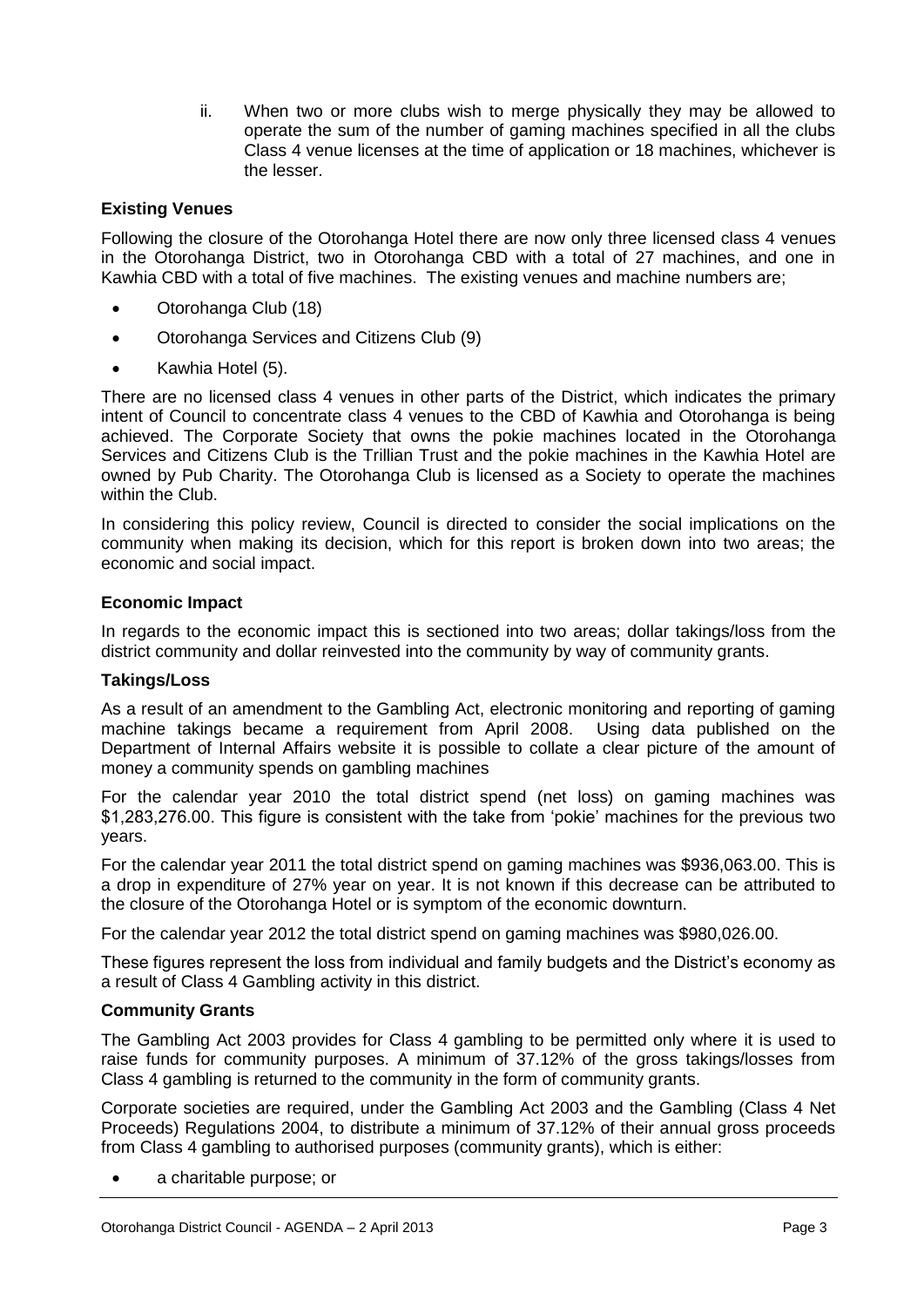- a non-commercial purpose that is beneficial to the whole or a section of the community; or
- promoting, controlling, and conducting race meetings under the Racing Act 2003, including the payment of stakes.

The distribution of the 37.12% is not focused to the communities of interest, in this matter to Otorohanga District community but is open to the wider community of New Zealand.

The remaining 62.88% is administered as follows;

- 22.47% Society expenses
- 16.00% Maximum Venue payments
- 1.91% Problem Gambling Levy
- 22.50% Gaming Levy to Government

Based on the above defined percentages the Community Grants to be allocated based on the Nett Loss figures provided are;

|                    | Nett Loss for the District | <b>Expected Community Grants</b><br>$(37.1\%)$ |
|--------------------|----------------------------|------------------------------------------------|
| Nett Loss for 2010 | \$1,283,276.00             | \$476,095                                      |
| Nett Loss for 2011 | \$963,063.00               | \$357,296                                      |
| Nett Loss for 2012 | \$980,026.00               | \$363,589                                      |

Review of community grants allocated to the Otorohanga District community from Corporate Societies for the previous three years indicates grants were made of at least \$219,085.

Actual Value of Grants made by Corporate Societies;

| <b>Pub Charity</b> | \$80,866 (Oct 09 to Sept 12) |
|--------------------|------------------------------|
| Trillian Trust     | \$ information not provided  |
| Otorohanga Club    | Year $2010 = $43,607$        |
|                    | Year $2011 = $49.523$        |
|                    | Year $2012 = $45,089$        |
|                    |                              |

The disparity between expected and actual grants made to the Otorohanga District community indicates a significant loss to the community as a result of Class 4 Gambling machines located in the District. Following the 2010 policy review Council staff were criticised for not reporting other expenditure of gaming machine takings that resulted in community benefit. Gaining accurate information on community grants remains problematic and staff advised that if more detail on grant expenditure was provided to Council it would be included in future reviews. Unfortunately that information has not been forthcoming. In any event it is obvious that nowhere near the total of \$1.2 million in possible grants has been allocated to projects within Otorohanga District over the last three years.

#### **Social Impact**

 $\overline{a}$ 

Numerous studies have been undertaken to endeavour to quantify the social cost of gambling to individuals, partners, families, and the wider community which the Council should consider in reviewing the Class 4 Gambling Venue Policy. A 2008 study funded by the Ministry of Health and undertaken by Massey University<sup>1</sup> identified pokie machine gambling over time to have negative impacts on an individuals;

physical health

<sup>1</sup> *Assessment of the Social and Economic Impacts of Gambling* by Professor Sally Casswell, En Li Lin, Ru Quan You and Brian Easton 2008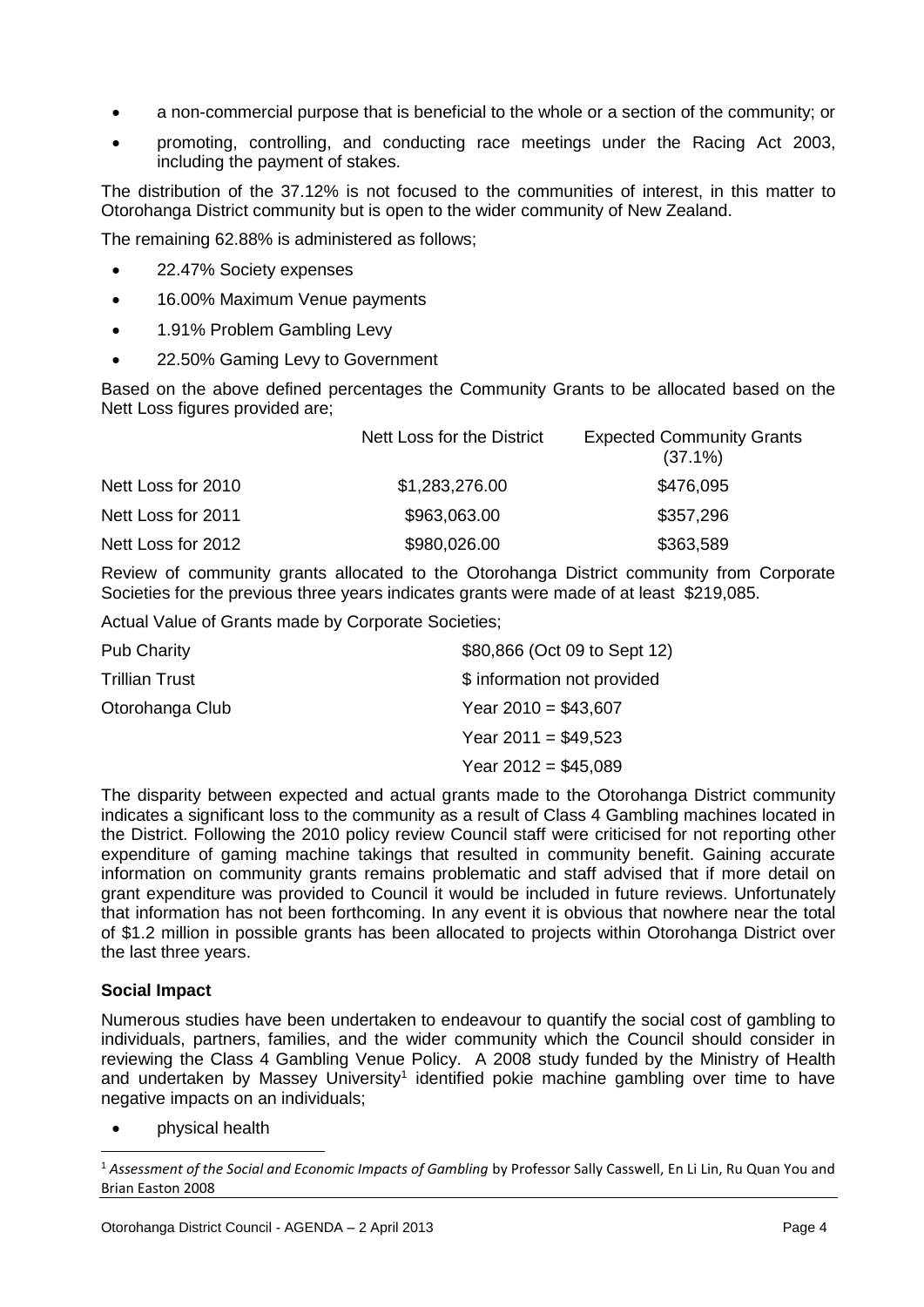- mental well being
- relationships with family and friends
- feelings about self
- overall quality of life
- overall satisfaction with life, and
- care giving of children

The study also identified that 12% of the population surveyed had someone in their lives they considered to have been "fairly heavy gamblers" and that they were more likely to have been involved in illegal activities.

#### **Options for Consideration**

*Class 4 Gambling Venue Policy*

#### **Option 1 – Status Quo - Sinking lid policy**

As reported above this policy will progressively reduce the number of gaming machines permitted in the District. This is achieved by not allowing for the reallocation of machines when a licensee ceases to operate or through the voluntary reduction in machines at licensed venues.

#### **Advantages**

- Meets the purposes of the Act;
- Reduces the social impact of gambling on the community by providing less opportunities to gamble:
- Reduces the total financial loss to the community through less machines being available;
- Is some what reflective of social demand for pokie machine gambling
- More money could be spent in the local economy.

#### **Disadvantages**

 May result in a reduction of funding availability for community groups although given value of community grants currently received this is not expected to be significant.

#### **Option 2 – Controlled Increase in Venues**

This would allow for new venues that wish to have gambling machines outside the CBD areas of Otorohanga and Kawhia, to operate a maximum of 5 pokie machines per venue. New venues within the CBD areas of Otorohanga and Kawhia would be allowed to operate a maximum of 9 pokie machines per venue. Existing venues within the CBD established before October 2001 could have a maximum of 18 machines.

The principal entrance of any venue premises located outside the CBD areas of Otorohanga and Kawhia would not be located closer than 100 metres to any residential property, community facility, school or early child care centre.

The venue premises would not adjoin within the CBD area, or be within 50 metres of the principal entrance outside the CBD area of, any other class 4 gambling venue.

#### **Advantages**

Meets the purposes of the Act;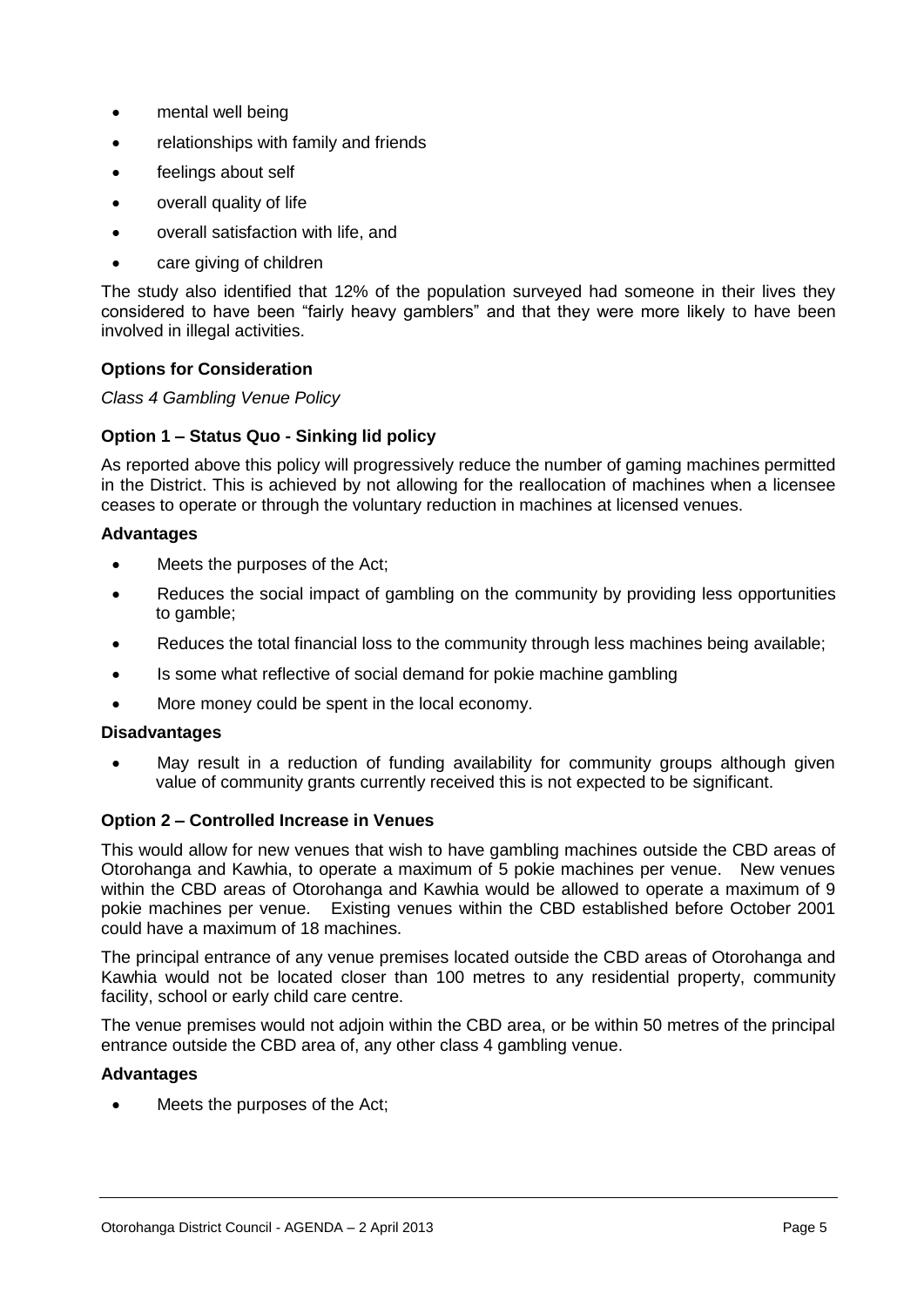#### **Option 3 – No limit on the number of gaming machines**

This option would allow any number of machines and venues to operate in the District. Currently there are no formal venue limits applicable within the District, but there are limits on the number of gambling machines permitted in the District. However the venues would still have limitations placed upon them that are stipulated in the Act such as total number of machines, and a license must be obtained from the Department of Internal Affairs.

#### **Disadvantages**

- Does not meet the purposes of the Act;
- This will allow for more machines and thus potential for greater loss to the Otorohanga District community
- Gambling potentially could be more disbursed throughout the community and in people's daily lives whether they wanted it or not.

#### **Option 4 – Maximum number of machines allowed (no ratio provision)**

This involves setting a maximum number of machines operating in the District, and does not provide for a ratio of so many machines per 1,000 people rather than linking the number of machines to population. The current number of gambling machines located in the District that are licensed is 50.

#### **Advantages**

- Meets the purposes of the Act:
- Limits exposure to the availability of gambling to current levels by providing no further opportunities for gambling;

#### **Disadvantages**

New venues could not be established without existing venues ceasing to operate.

#### **Summary**

The policy options for Council to consider remain unchanged from 2010. They range from the sinking lid policy of reduction to more liberal options that would allow an increase in gaming machines.

It is the recommendation of Staff that the Class 4 Gambling Venue Policy remains unchanged and be adopted without amendment.

#### **BOARD VENUE POLICY**

Prior to 2010 Council had a single gambling venue policy covering both gaming machine venues and board venues. In response to a submission from the New Zealand Racing Board a separate Board Venue (TAB) Policy was adopted.

#### **No Recommendation for Change**

There is one Board Venue in the Otorohanga District located at the Otorohanga Club in Maniapoto Street. Changes in betting behaviour through the introduction of phone accounts and online betting means that there has been no demand for nor reason to consider an increase in the number of Board Venues in the District.

#### **Andrew Loe ENVIRONMENTAL SERVICES MANAGER**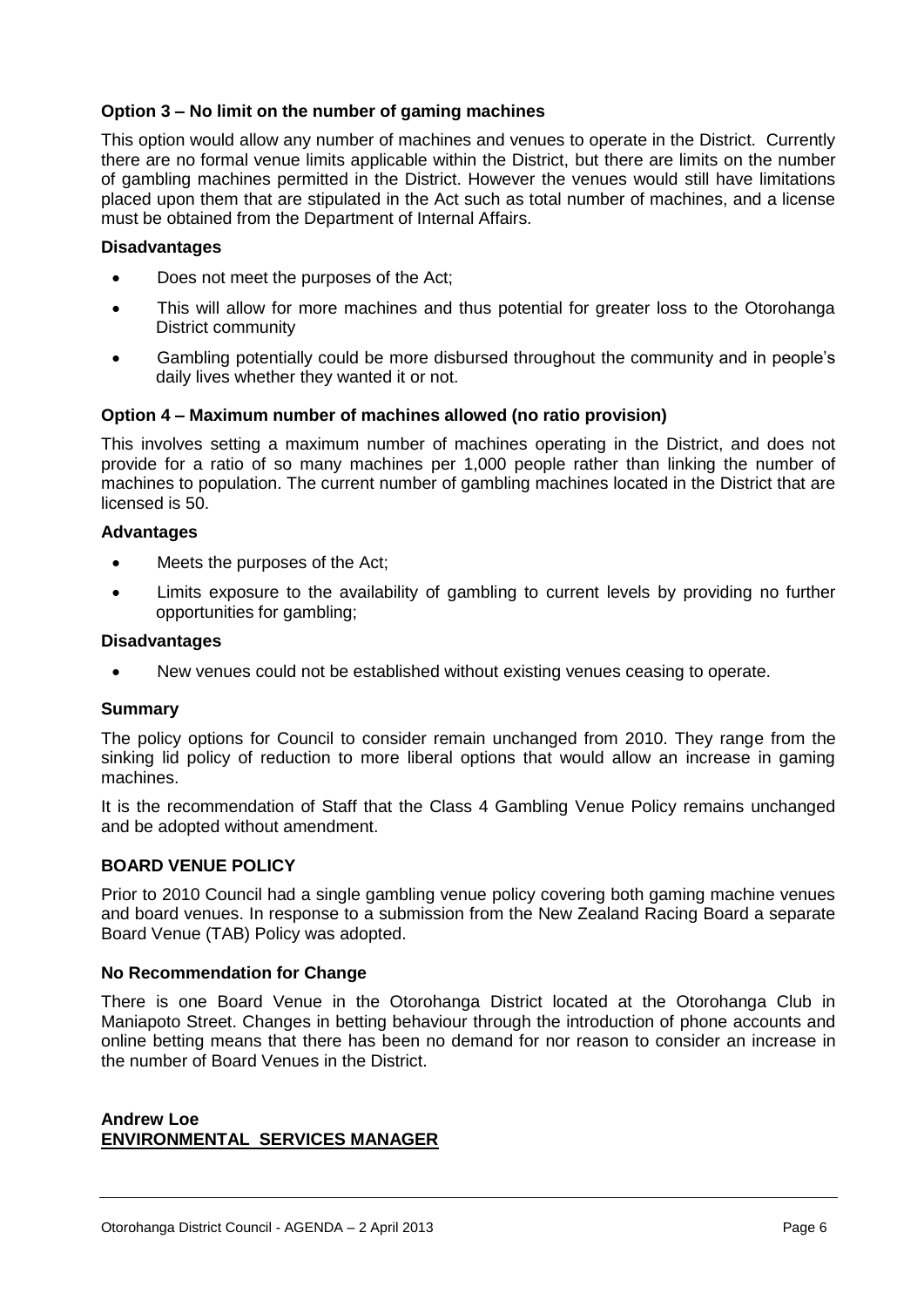**Item 334 MAYORAL FORUM INITIATIVES**

**To: His Worship the Mayor and Councillors Otorohanga District Council**

**From: Chief Executive**

**Date: 2 April 2013**

#### **Relevant Community Outcomes**

- The Otorohanga District is a safe place to live
- Ensure services and facilities meet the needs of the Community
- Provide for the unique history and culture of the District
- Promote the local economy and opportunities for sustainable economic development
- Manage the natural and physical environment in a sustainable manner
- Foster an involved and engaged Community
- Protect the special character of our harbours and their catchments
- Recognise the importance of the Districts rural character

#### **Executive Summary**

The Waikato Mayor Forum is proposing an integrated work program over three years to further explore the potential for inter-council collaboration in the Waikato.

#### **Staff Recommendation**

It is recommended that:

- 1. Council supports the integrated work program proposed by the Waikato Mayoral Forum, as described in this report.
- 2. Council agrees to provide the associated funding for progress of the above work program, through budget allocations of \$6,150, \$16,430 and \$6,280 (all GST exclusive) in the 2012/13, 2013/14 and 2014/15 financial years respectively.

#### **Report Discussion**

Councillors have previously been made aware, in very general terms, of the initiatives towards greater inter-council collaboration and shared services being proposed by the Waikato Mayoral Forum.

Further details of these initiatives, associated work streams, and financial commitments sought from councils for the further advancement of these work streams, were presented to elected members at a workshop at Karapiro on 25 March 2013.

The four work streams are roading, water and wastewater, economic development and planning & governance. Further details of these work streams are attached.

These work streams will in some cases put in place collaborative processes, or will further explore the potential for collaboration and shared services.

#### **Requested Financial Commitments**

In total, the total cost of the progressing the 4 work streams over 2012/13, 2013/14 and 2014/15 years is estimated to be \$1.39 million. This will be split between the 4 work streams as follows:

Roading - \$80,000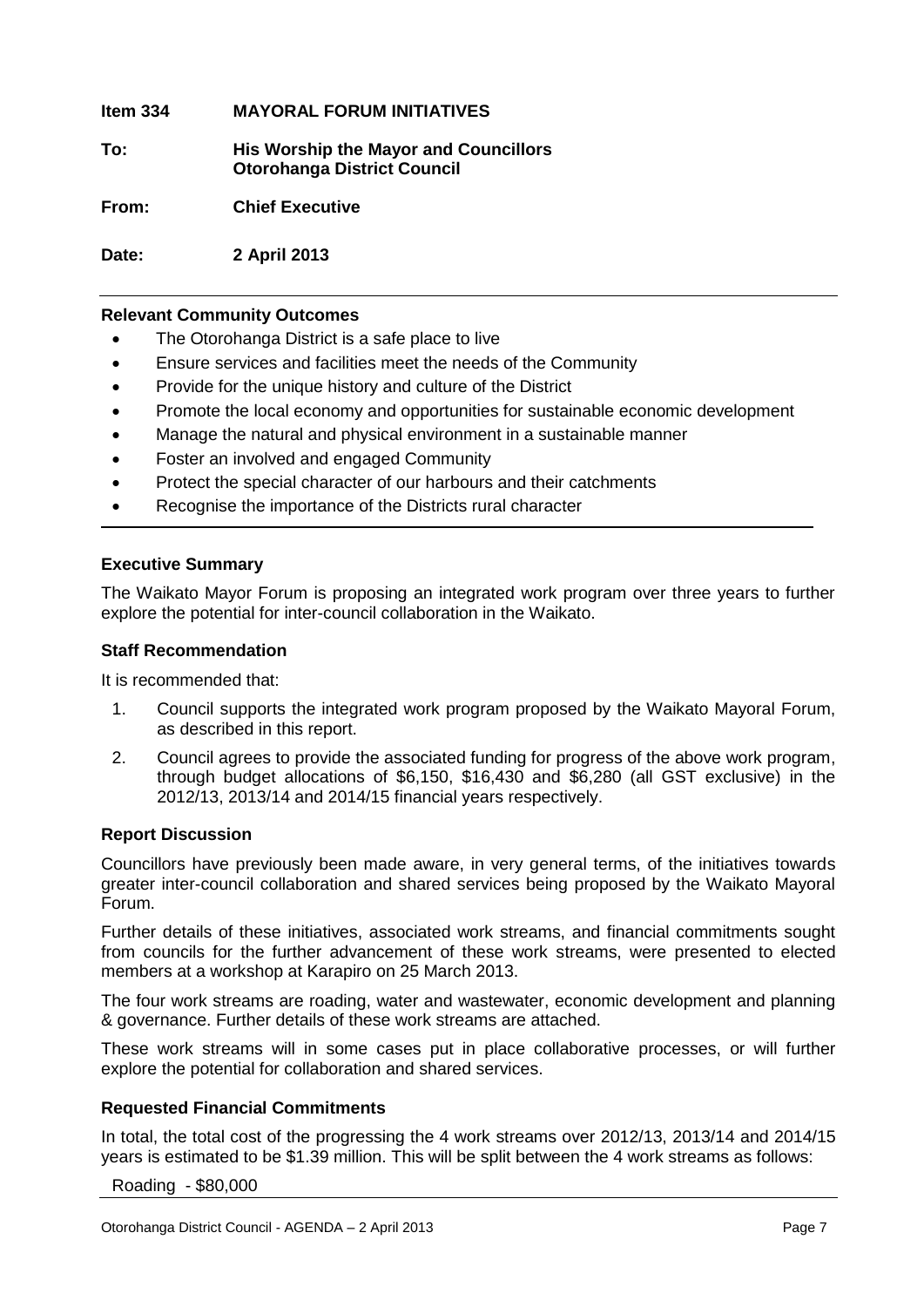Water & Wastewater - \$220,000

Economic Development - \$170,000

Planning & Governance - \$920,000

These costs were then divided by councils and years based upon a methodology developed by the various Council chief executives.

Using this methodology the indicated required contributions from Otorohanga District Council are \$6,150, \$16,430 and \$6,280 (all GST exclusive) in the 2012/13, 2013/14 and 2014/15 financial years respectively.

These contributions are relatively modest amounts, and that required for 2012/13 can be funded from an existing budget allocation.

The Mayoral Forum is suggesting that there is potential for significant cost savings and/or level of service improvements in the areas being explored by these work streams.

Whilst there may also be significant barriers to realising such benefits, it is considered that strong justification exists for supporting and funding the work streams, including the following:

- Without further investigation, discussion of shared service and collaboration opportunities will remain largely as conjecture, leaving all councils in a weak position when responding to potential future central government initiatives.
- If benefits of anything like the order suggested by the mayoral forum are achievable, then the initial investments proposed are negligible in relation to them.
- Whilst the Otorohanga District may be less likely to derive benefit from potential shared services and collaboration than some other districts, it could still indirectly benefit if such initiatives strengthen Hamilton City and its surrounds as the 'growth engine' of the Waikato.

As such it is recommended that Council continues to be supportive of the Mayoral Forum initiative, both in principle and in financial terms.

#### **Dave Clibbery CHIEF EXECUTIVE**

#### **Attachments**

a. Waikato Mayoral Forum – Medial Release – Working together for Waikato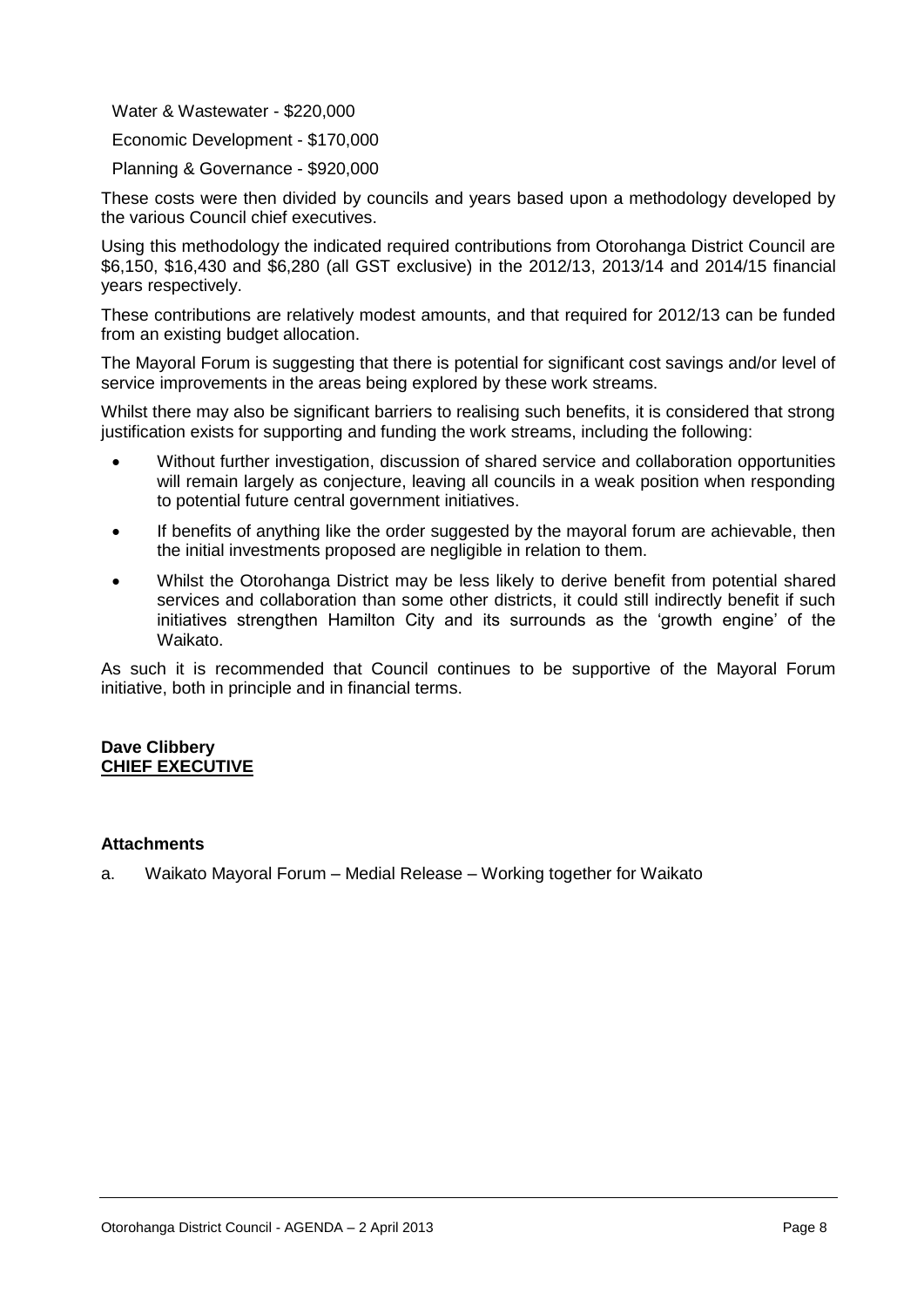# MEDIA RELEASE - 25 MARCH 2013 Working together for Waikato

#### Waikato mayors and the regional council chair are proposing an integrated work programme over three years to help boost the regional economy and deliver multi-million dollar cost savings.

The announcement from the Waikato Mayoral Forum, which includes local mayors and the regional council chair, follows a mass briefing on the proposals to city, district and regional councillors at Karapiro today.

For the work streams proposed by the forum it has already been established that savings of millions of dollars could be achieved through greater efficiencies and joint operations by councils. Further work will help quantify those savings more precisely but it's estimated they could be in the tens of millions of dollars worth. The cost of the work streams designed to achieve these savings is estimated at just under \$1.4 million to be met by a combination of councils' staff time and financial contributions.

A central feature of the proposed work is the creation of a Waikato Plan to develop a shared vision and collective voice on the high priority regional and sub-regional opportunities that can improve the quality of living in Waikato over the next 30 years.

The plan will do this by drawing together all councils' information and plans, and other publicly available information, and using this analysis to come up with a set of recommendations for moving forward across a wide range of areas to maximise opportunities.

"Waikato's mayors and the regional council chair have been working hard together to look at ways of improving our collective economic performance and making combined cost savings," said forum chair Hugh Vercoe, the mayor of Matamata-Piako.

"We've come up with a set of funding proposals for work streams that we believe will help us gather the right information to determine the way forward. The proposals help spread the costs of the work programmes across councils in what we believe is a fair manner, it will now be up to individual councils to decide on whether they agree and how they will fund their share."

The proposed work streams - covering planning and governance, economic development, water and wastewater, and roading represented an integrated package designed to deliver solid results, said Mr Vercoe.

Besides a Waikato Plan, highlights of the work programme include:

- Work on a regional economic development strategy with business.
- Examination of cost savings and efficiencies for water, wastewater and roading services.

"While we can be proud of many things about our region - such as our dairying and manufacturing sectors - it's clear we could be doing a lot more. The work streams being suggested will help develop the building blocks we need to give Waikato Inc even more substance on the economic performance and efficiency fronts. It will also help the Waikato have a clearer collective voice with central Government and other key stakeholders, and position us to spread costs better and maximise savings."

Mr Vercoe stressed the forum was not discussing amalgamations of local councils. "Our work is about making the Waikato perform better. The work on a Waikato Plan may help with discussions about the future shape of local government in our region but the forum does not have any collective view about what that might be."

Continued overleaf.

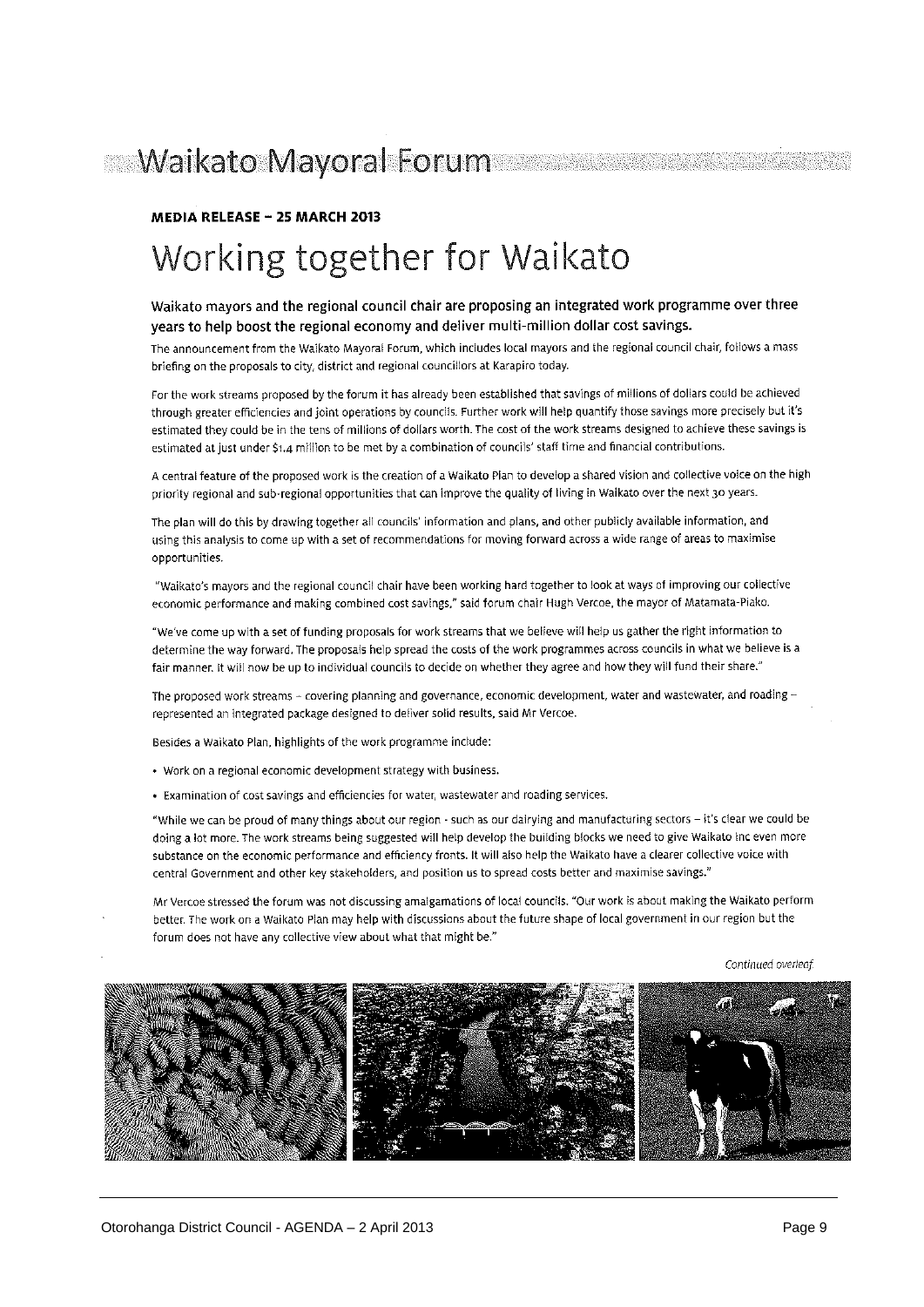The cost and focus of individual work streams is as follows:

#### Planning and governance:

Development of a Waikato Plan. Key benefits include:

- · ensuring that local authorities in the Waikato share common goals and objectives when it comes to making policy choices, investment decisions and engagement with central Government.
- . helping reduce the number of plans and policy documents that individual local authorities are required to consult on (640 at present).
- providing a sound basis for future debate about the local government arrangements that best suit Waikato.
- · Estimated cost of staff and consultant time, community consultation and statutory process costs over three years \$920,000
- Potential savings up to  $$48$  million over 10 years.

#### Economic development:

Creation of a regional economic development strategy.

#### Key benefits include:

- · Facilitates a collaborative and integrated approach to regional development
- Assists engagement with industry, Government and others on boosting the Waikato's economic performance
- Estimated staff time and financial cost over three years \$170,000

#### Water and wastewater:

An examination of options for more efficient water and wastewater-related services.

Key benefits include:

- · Identification of regional and sub-regional opportunities to collectively improve the efficiency of water and wastewater services
- Carrying out technical work to develop a common cost management and benchmarking framework
- Progressing joint procurement opportunities
- Estimated staff time and financial cost over three years \$220,000
- Potential savings \$3 million-\$4 million annually via shared services, and possibly much more via joint management across council boundaries.

#### Roading:

Development of more efficient regional roading operations.

Key benefits include:

- Improving collaboration and consistency in the road standards and policies leading to efficiencies
- Joint procurement opportunities
- · Estimated staff time and financial cost over three years \$80,000
- Potential savings Up to \$30 million over three years.

#### Media contact: Stephen Ward - 07 859 0782 or 021 756 310

### **Maikato Mayoral Forum**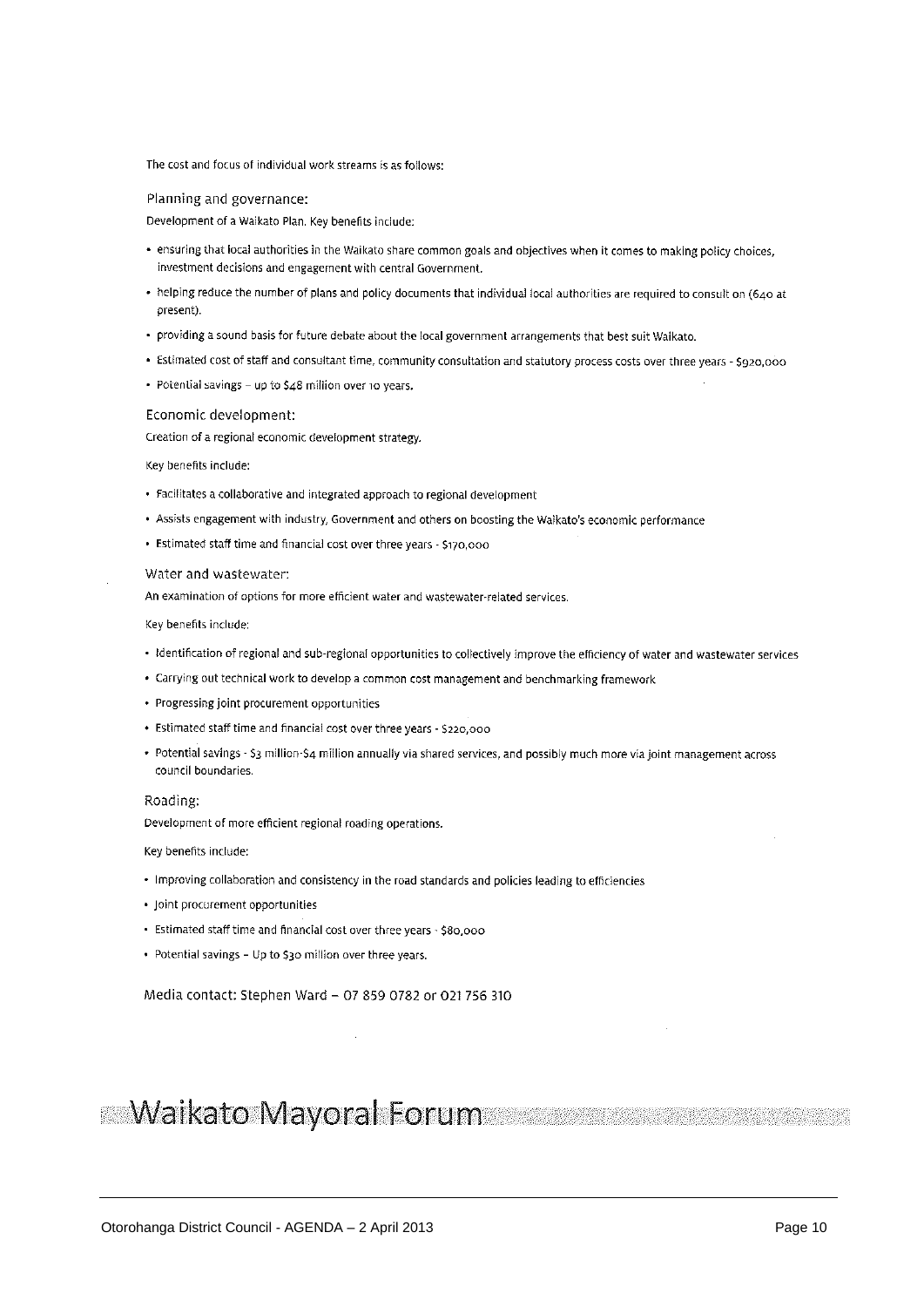# **Waikato Mayoral Forum**

# Boosting Waikato's economy

#### The Waikato's a great place to live and work, with a strong economy based on our wide-ranging natural resources. But the reality is we could and should be doing better.

The Waikato Mayoral Forum - through its economic development working party - is proposing creating a new Waikato economic strategy to help us better realise our potential.

#### Why exactly is a Waikato economic strategy needed?

Waikato is New Zealand's fourth-largest regional economy. We're an important centre of primary production. However, there is clear evidence suggesting Waikato is not achieving its potential:

- · Estimated Waikato GDP per capita in 2011 was \$40,000, approximately nine per cent lower than GDP per capita nationally  $(544,000)$
- · Waikato's median weekly household income is higher than only three other regions. Median weekly household income increased from 1998 to 2011 at a lower rate annually (3.4%) than New Zealand (3.8%).
- . The level of social deprivation is slightly worse than New Zealand as a whole.

As well as being influenced by the global economy generally, the Walkato economic performance is becoming increasingly connected to the economies of neighbouring regions. The need to align efforts with Auckland and Bay of Plenty is increasingly important. However, the Waikato is the only region without a clear vision and strategy to inform strategic discussions with the rest of the upper North Island.

Also, a recent report for Local Government New Zealand identified a wide range of ways in which local government can support economic development. A strategy will help inform and prioritise actions for the Waikato.

#### The advantages of working together

It is clear the economic challenges and opportunities facing the region are significant and inter-related. No single organisation has the scale or scope to address them across the region and maximise the benefits to themselves or the wider community. With greater competition for central government and other resources, the various parts of the Waikato do not have a clear, shared understanding of the region's "value proposition" and its ability to attract such resources.

Economic activities and investments require better coordination within the region and between the region and central government. It is also necessary to improve the utilisation of regional resources and have a regional strategic focus. Collaboration is therefore required among and between firms and industry groups, central and local government organisations, iwi, tertiary education and research providers, and commercialisation and economic development agencies.

A regional economic development strategy will help identify opportunities to make significant differences in the Waikato.

Continued overleaf

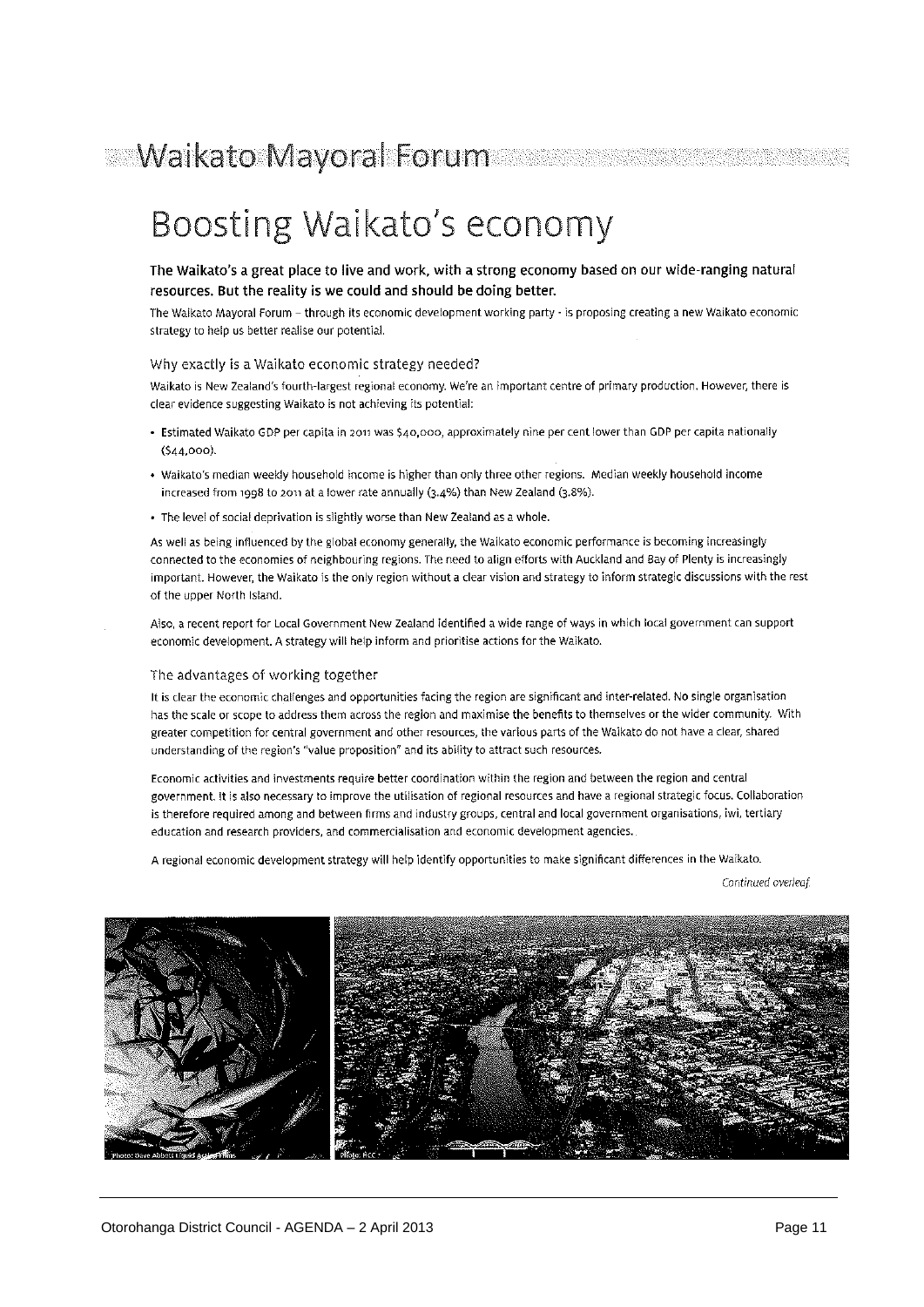#### What is being recommended?

A jointly funded Waikato economic development strategy would enable a collaborative and integrated approach to regional economic development by:

- · leveraging new resources
- · increasing the number of joint projects undertaken
- · aligning activities and resources for economic development.

A strategy would look to boost economic growth by building on areas of regional advantage and helping the Walkato region to identify and take opportunities, and effectively manage risks.

It's proposed a governance and planning working party will oversee the development of the strategy and provide a vehicle to ensure the community has the opportunity to fully engage and contribute to the process. The membership will consist of:

- $\bullet$  business representatives (4)
- · Mãori business representatives (2)
- the Waikato Mayoral Forum economic development subcommittee (4).

The research phase of the strategy as been completed substantially through Waikato Regional Council's regional economic profile. An external project manager would be engaged to deliver the rest of the strategy outcomes required.

#### Next steps

The next steps in the process are due to be:

- Step 1: Councils approve funding contributions
- Step 2: Appointment of project manager to support the governance group
- Step 3: Hold business forum (by invitation), to share information about the regional economy, gain the views of industry about barriers and opportunities and galvanise support for the strategy process
- Step 4: Appointment of business and Māori business representatives on the governance group
- · Step 5: Prepare initial draft strategy completed
- · Step 6: Industry, business, Māori and central government engagement on initial draft strategy and feedback incorporated
- Step 7: Final draft strategy completed by end calendar 2013.

For more information contact Langley Cavers, economic development CEO, 07 862 5021 or email langley@hauraki-dc.govt.nz.

## **Waikato Mayoral Forum**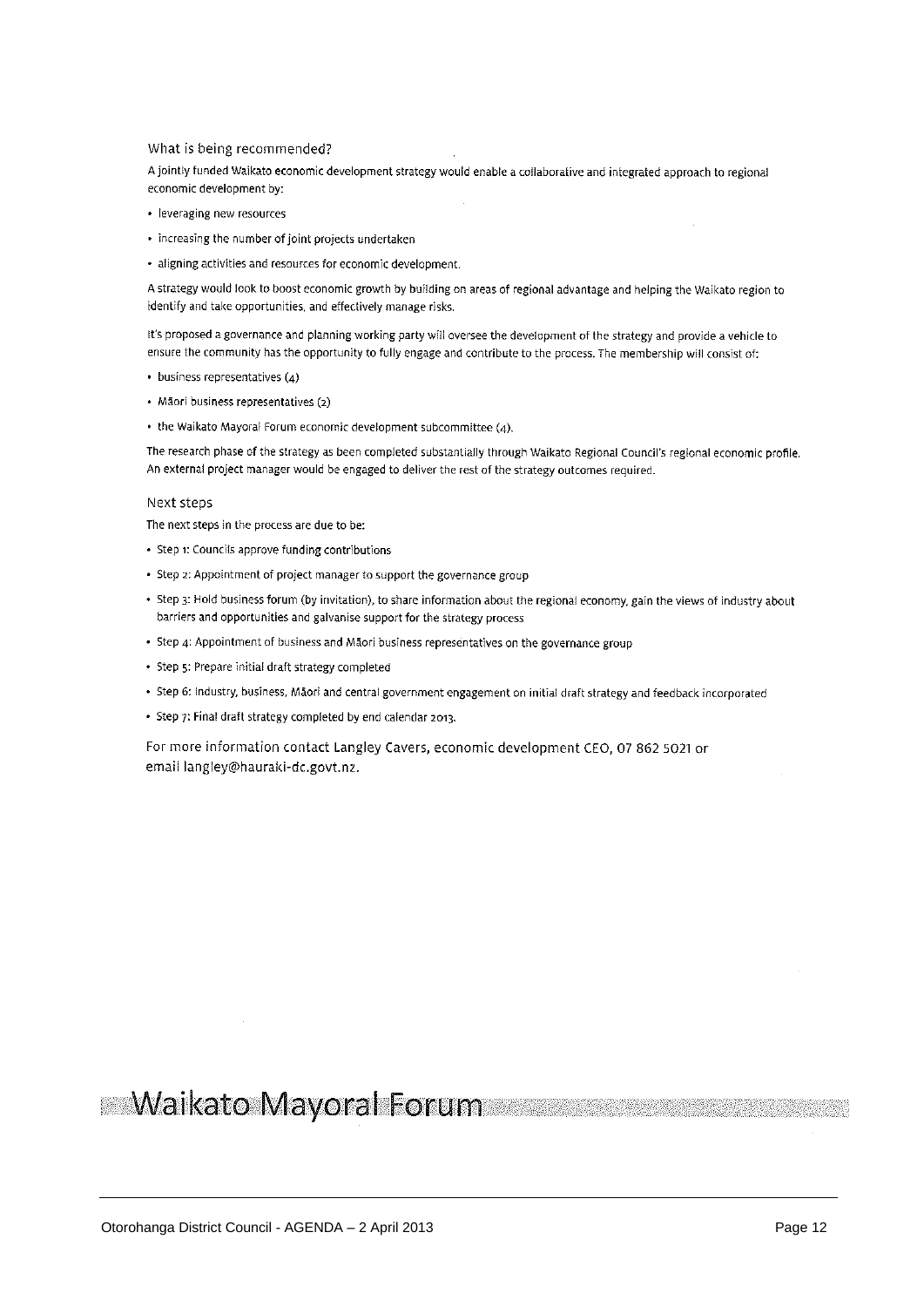# Planning for our future

The Waikato Mayoral Forum's governance and planning working party has been looking closely at making improvements to the way councils jointly plan for the future.

#### Why collaborate in governance and planning?

There are 11 territorial authorities and a regional council within the Walkato region. In June 2012, Statistics NZ estimated the regional population to be 415,000, with local authorities ranging in size from 9000 to 148,000 people.

Local authorities in the Waikato hold combined assets of \$11 billion and have combined annual operating revenues of over \$800 million, the majority of which are funded by ratepayers. Collaborative planning and governance is one way local authorities can reduce costs to ratepayers and improve service delivery.

Many of the strategic issues that affect our communities - such as economic growth, land use, water allocation, environmental quality, emergency management, and social deprivation - are common concerns for all local authorities, and are often shaped by forces beyond local government's control.

Through greater collaboration, local and regional councils can learn from each other and respond to challenges in a more efficient and effective manner.

Also, central Government is seeking more efficient and effective local government and planning practise through its Business Growth Agenda, Better Local Government and Resource Management Reform programmes.

Waikato councils are responding to local community challenges and Government policy reform programmes through the Waikato Mayoral Forum's discussions on opportunities for greater collaboration.

#### Don't Walkato local authorities already collaborate?

Yes. Waikato councils already collaborate in a number of ways such as growth management, insurance of assets, transport modelling and power supplies. This collaboration is undertaken to help improve efficiency and effectiveness of service delivery to ratepayers, and already provides over three quarters of a million in annual savings to ratepayers.

Local authorities have also successfully collaborated with central Government. In 2006, the Regional Transport Committee negotiated an additional \$220 million of additional transport investment into the Waikato. This has helped advance the Waikato Expressway and doubled the amount of freight able to be delivered on the East Coast Main Trunk Railway. These investments have unlocked economic development opportunities such as the Ruakura Inland Port proposed by Waikato Tainui.

Continued overleaf.

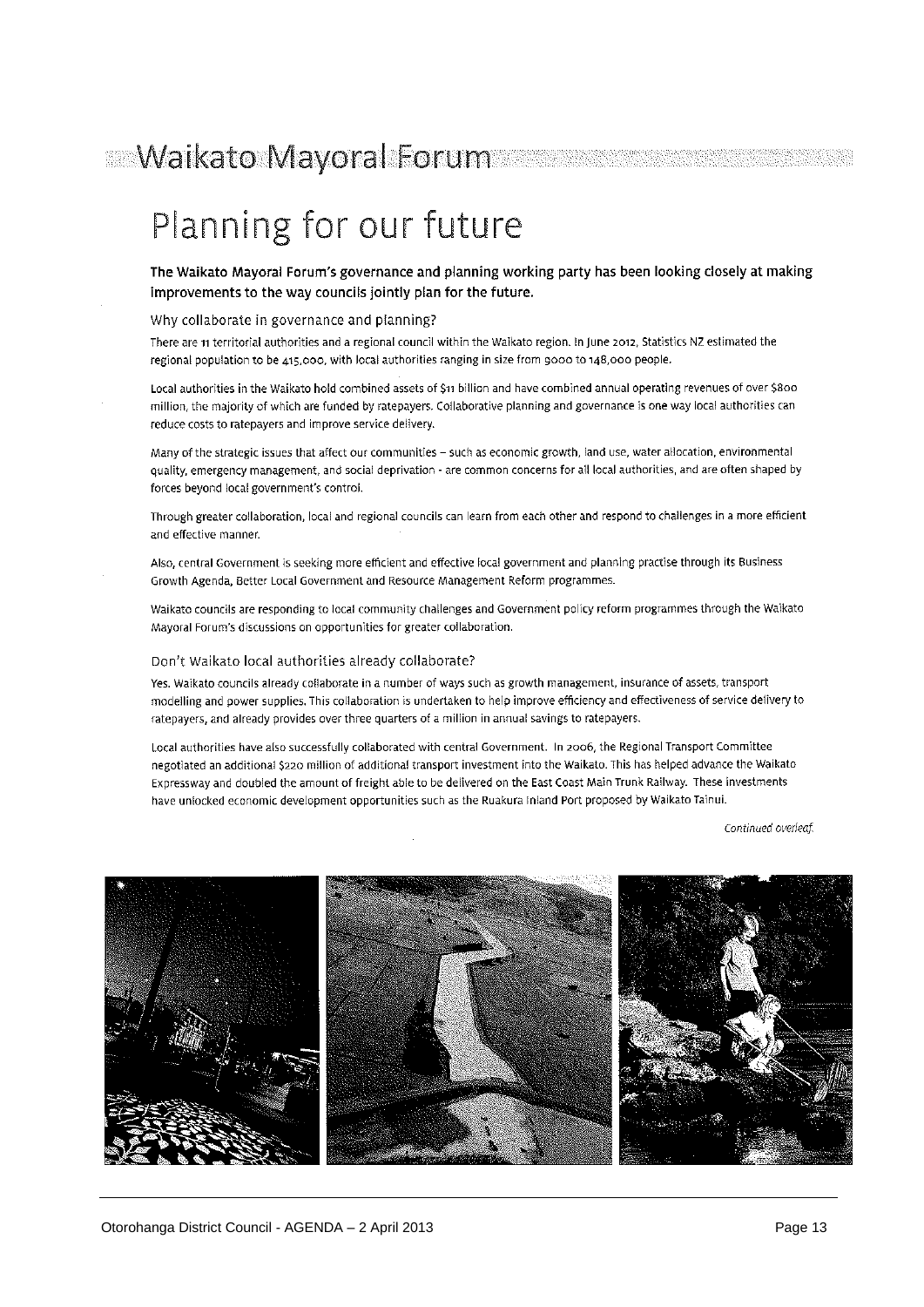#### How does the region currently plan for its communities?

Resource management and community planning are two areas where greater collaboration could be more effective. At present, Waikato local councils each have their own district plan, long term plans, and a range of community, asset, financial and reserve management plans, policies, bylaws and strategies. There are over 640 individual plans, strategies, bylaws and policies that influence land use and resource allocation in the Waikato.

The Waikato Mayoral Forum - which includes the Waikato regional Council chair - believes reducing the number of plans and achieving greater consistency between plans would give significant benefit to the Waikato. This will help communities, government, iwi and other key stakeholders to respond to the high priority issues in the region, and engage more effectively and efficiently with local government in the Waikato.

#### What changes are suggested?

To build a collective voice within the Waikato, the Waikato Mayoral Forum proposes to develop a "Waikato Plan".

Responding to common challenges, unlocking economic growth potential and improving our planning delivery systems are all core outcomes sought by the forum's governance and planning group. We need a collective voice on these issues and positive engagement with central government if the Waikato is going to build on previous successes.

#### What will the Waikato Plan do?

The Waikato Plan will help:

- Save ratepayers up to an estimated \$48 million over the next ten years in planning-related costs.
- · Guide more efficient planning and service delivery
- · Provide a collective approach to regional investment decisions
- Engage more effectively with central government on issues
- Local authorities speak with a collective voice on the high priority challenges for the region
- Enable conversations on governance frameworks.

Implementation of the plan would provide a simpler regulatory framework which will help our community, iwi and key stakeholders engage in business with confidence, reduce regulatory compliance hurdles and achieve positive environmental outcomes

#### What will happen now?

Subject to funding approval, the first stage of a draft Waikato Plan process will be completed by end of 2013, with the first stakeholder engagement due in early 2014. The Waikato Plan will be written by the people and communities of the region, and the Walkato Mayoral Forum encourages everyone to be involved in these important discussions.

For more information contact governance and planning working party CEO Garry Dyet on 07 872 0043 or email garry.dyet@waipadc.govt.nz.

### **Waikato Mayoral Forum**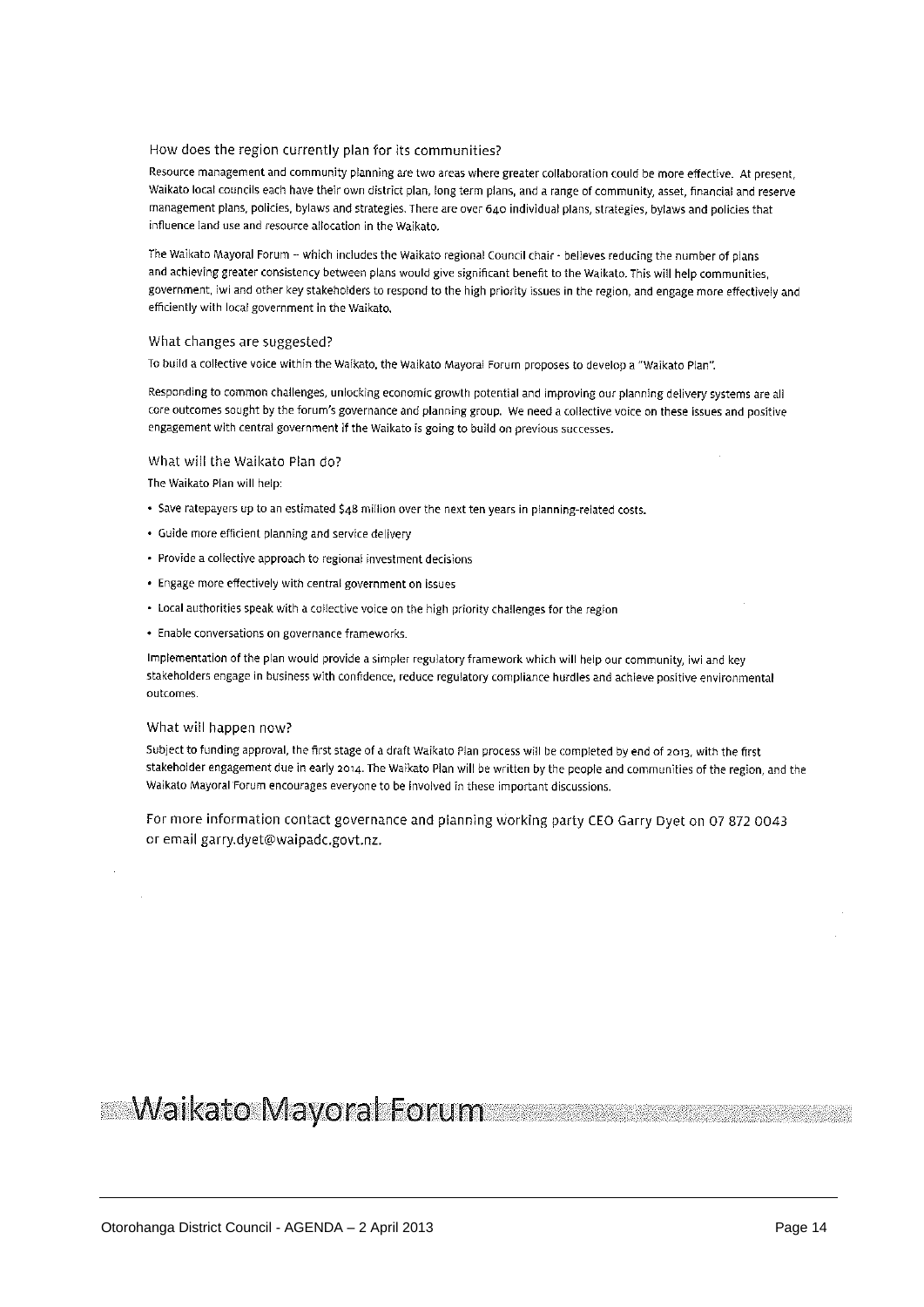# Water and wastewater savings potential

The following table illustrates how water and wastewater operations are major services in the Waikato.

| Depreciated assetvalue (100e 2011)         | \$1.7 billion |
|--------------------------------------------|---------------|
| <b>Rombination activistic in Professor</b> | S277 million  |
| Projected spend zone-zone                  | § \$3 billion |
| <b>ROBUS SENCER</b>                        | 165,000       |
|                                            |               |

A preliminary review suggests at least several million dollars a year could be saved by Waikato councils working together smarter over water and wastewater services.

The review looked at whether efficiency and/or effectiveness advantages would be possible if the region's councils took a more 'shared' approach to providing water and wastewater services.

The review found no evidence that the current approach is 'broken' but concluded there was:

- · potential for cost savings
- a need to improve the resilience of water and wastewater services.

It is calculated that greater co-operation between councils could yield savings of \$3 million to \$4 million annually - that's about a 6% saving in operation and maintenance costs. However, it is unlikely that these savings would be spread evenly across the region, and further detailed work is required to validate if these savings can be achieved and the practical implications of any changes promoted. Smaller councils, such as Otorohanga and Waitomo Districts, already "run on the smell of an oily rag" and any additional cost savings in these areas would be minimal.

Working together more closely would also improve 'resilience' issues, which are a particular concern for smaller councils. The term 'resilience' means the ability of councils to consistently provide a high quality service, and specifically to the ability of councils to attract and retain highly skilled and specialist staff, address changing environmental demands and cope in the event of an emergency.

The review goes on to say that "significant further cost savings" may be possible if regional water and wastewater activities were managed as one entity or possibly as sub-regional clusters. It is recommended that further investigation be undertaken, particularly in areas such as asset management.

Improving asset management could bring substantial opportunities for efficiencies. This includes operational savings (such as reducing 11 management structures to only one, having two asset management plans instead of 22 and providing region-wide procurement). Capital expenditure savings may also be possible and "if a major investment in plant can be deferred through optimised asset management or better demand management, savings can be significant".

The review also identified that, despite the similarity of the function being delivered by each territorial authority, there was substantial disparity in the data collected, which makes comparisons across councils very difficult to achieve. A more detailed understanding of cost and cost drivers could, in itself, lead to the identification of cost efficiencies.

Continued overleaf.

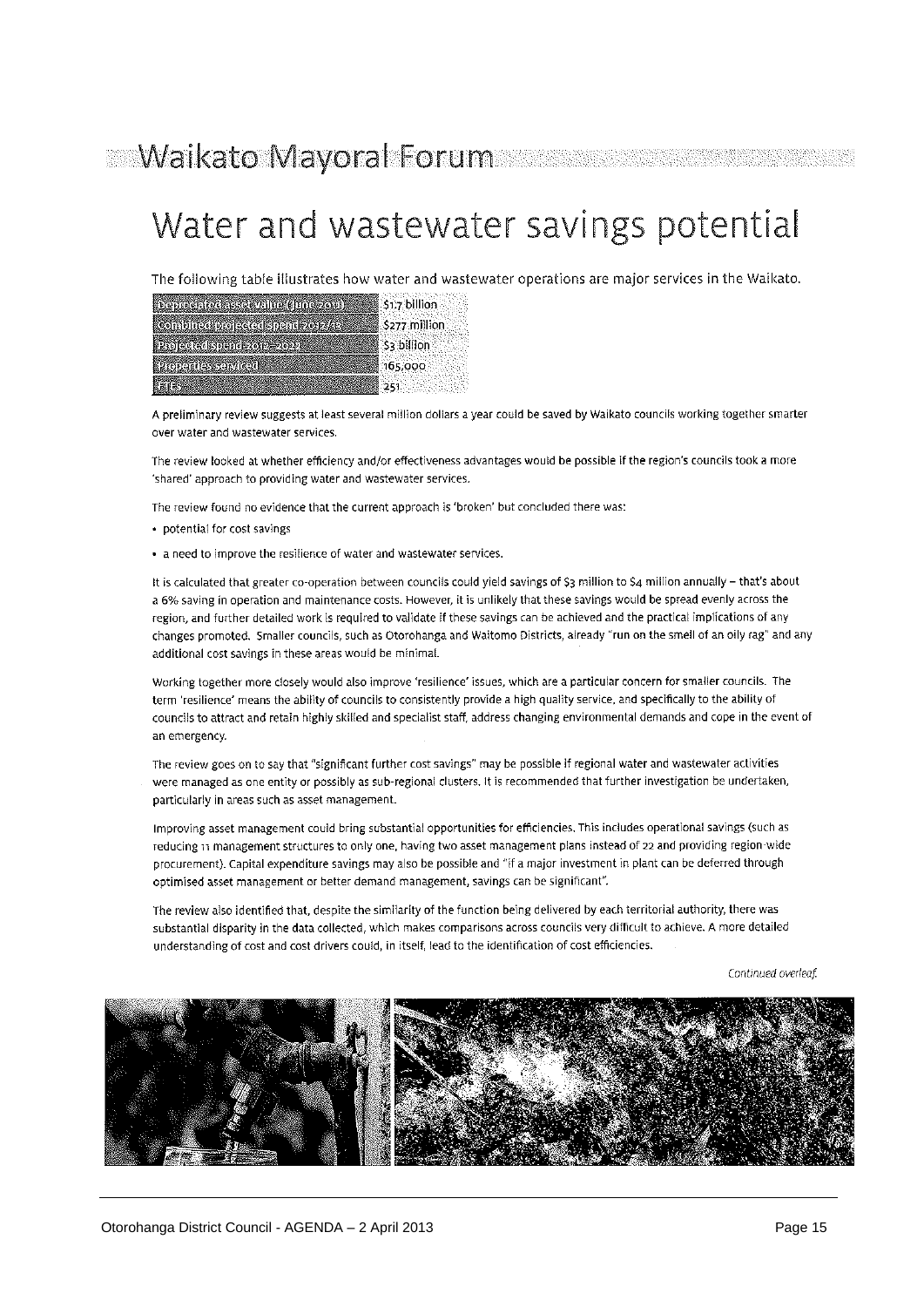#### Where to from here?

The Waikato Local Authority Shared Services Ltd has been requested to consider the opportunities for greater cooperation identified in the report, test the financial and practical considerations, and pursue them if a business case is justified.

A technical advisory group is to be formed in order to establish a common cost management and benchmarking framework across all participating councils. The group will also assist with other investigations.

A stage II study has been scoped. This is intended to explore the benefits of creating regional and/or sub-regional entities to manage water and wastewater (or elements of these services such as regional and/or sub-regional asset management) and the implications for individual councils, including financial considerations.

For more information contact water and wastewater working group CEO David Hall on 07 885 0741 or email david.hall@southwaikato.govt.nz.

#### **Waikato Mayoral Forum** V.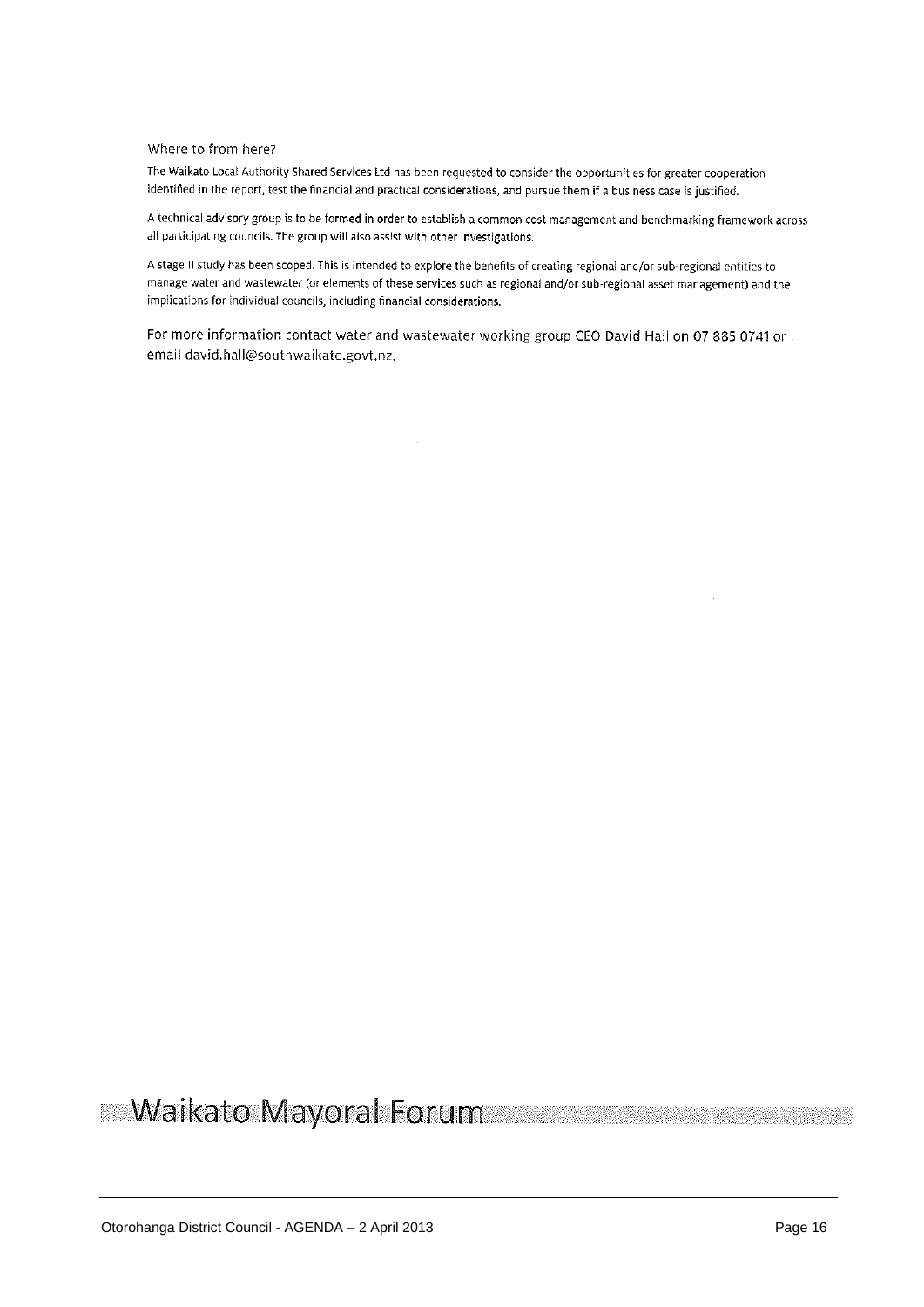# A smoother path for roading

#### There are some strong opportunities to make savings on council roading operations in the Waikato.

While these are attractive in their own right, the opportunities we've identified come as the Government - through the New Zealand Transport Agency (NZTA) - is pushing for further efficiencies.

NZTA provides on average 50% of the costs of managing and maintaining the region's road network.

The agency is currently reviewing the way its cost share is allocated.

Roads in the Waikato, and their management and maintenance, make up around 11% of the national network and more than 11% of the national funds applied to operations and maintenance areas. Over the 2009-12 Long Term Plan period some \$340 million was spent on operations and maintenance, including state highways, in the Waikato.

A national study last year through the Road Efficiency Task Force speculated that between 2% and 20% could be saved nationally in the road operations and maintenance areas.

For the Waikato, including state highways, that would amount to between \$8 million to \$70 million over three years. For council roads the indicative saving is \$2 million to \$30 million over three years.

- A stock take of roading in the Walkato indicates:
- · Different road type definitions (arterials/collectors/local) across all councils
- · Different standards across all councils (pavement width, traffic control systems)
- · Different levels of response to problems in each council
- · Different ways of collecting management data and different types of data.

Objectives for the Waikato Mayoral Forum roading working party are:

- Local accountability to continue
- · Unify road policies and standards as much as possible
- · Deliver agreed levels of service, with consistency being a goal
- · Establish optimal contract format, size and management
- · Utilise existing resources, and provide resilience to specialist staff
- Sustainability of the service for the future
- · Achieve efficiencies.

The immediate next steps are to work on a regional approach to agreed standards, levels of service, categorization of road type across the region, and contract optimization.

For more information, contact Don McLeod, roading working party CEO, on 07 884 0600 or don.mcleod@mpdc.govt.nz.